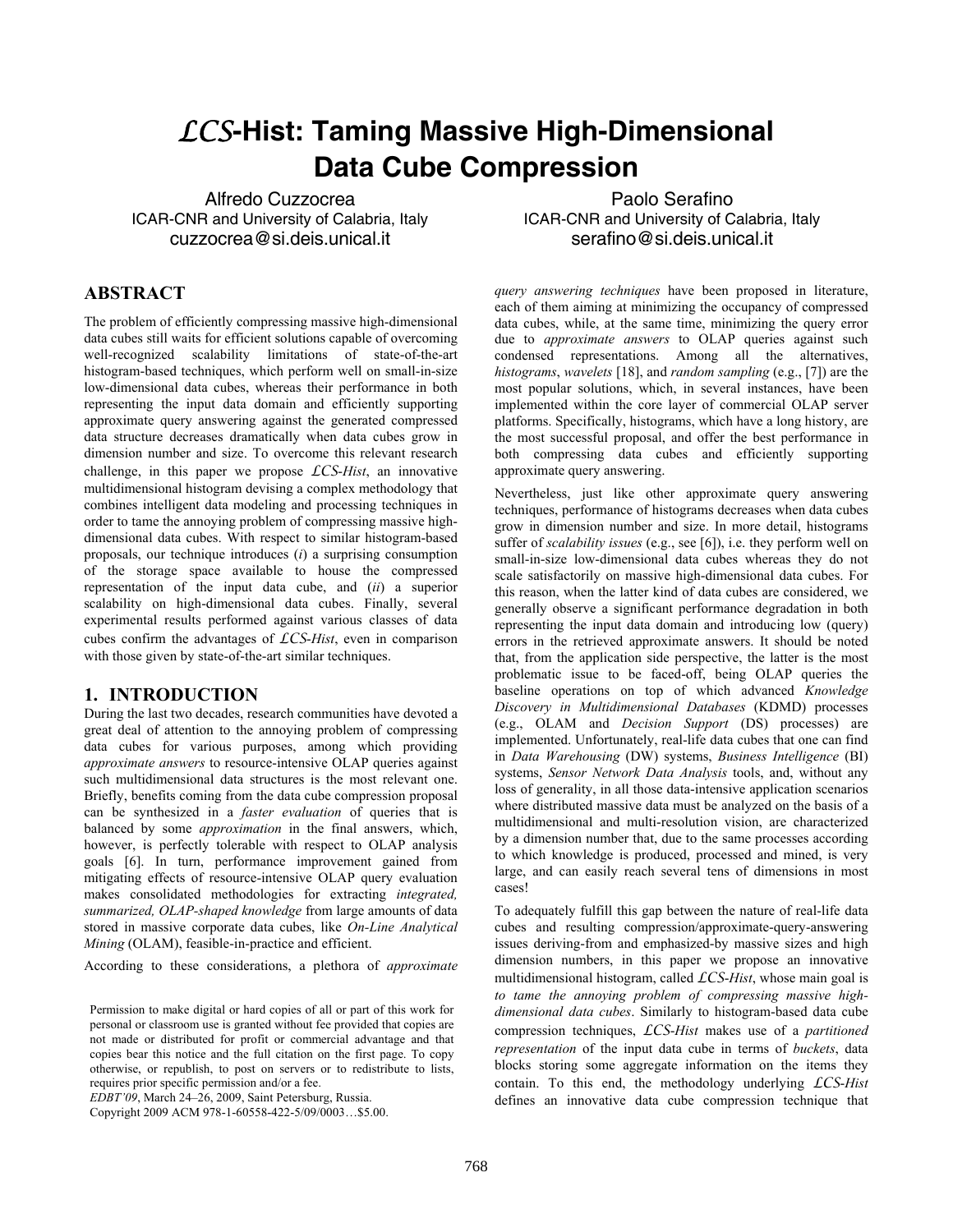combines: (*i*) *Linear programming*, (*ii*) *Constrained partitions of multidimensional data domains*, and (*iii*) *Similarity metrics on one-dimensional histograms*. The main motivation underlying the vision carried out by *LCS*-*Hist* is the following. Since traditional histogram-based data cube compression techniques introduce problematic limitations when applied to massive highdimensional data cubes, *combine* advanced data modeling and processing techniques in order to obtain a final compressed data structure (i.e., *LCS*-*Hist*) that, although paying something in terms of computational overheads, allows us to achieve excellent performance in both representing the input data cube and efficiently supporting approximate query answering to resourceintensive OLAP queries against the compressed data cube. Moreover, contrary to state-of-the-art data cube compression techniques, *LCS*-*Hist* ensures high scalability and efficiency on massive high-dimensional data cubes, as we experimentally prove in our comprehensive experimental analysis.

Being *LCS*-*Hist* computed in an off-line manner, likewise to what happens with other common maintenance operations of commercial OLAP server platforms, the cost needed for computing *LCS*-*Hist* is *transparent* to the target OLAP client application, whereas, at query time, the latter takes advantages from obtaining fast, approximate answers to resource-intensive OLAP queries for knowledge discovery and decision support purposes.

Another peculiar characteristic of *LCS*-*Hist* is the idea of combining a *collection* of intelligent data modeling and processing techniques in a *systematic methodology* that, overall, allows us to effectively tame massive high-dimensional data cube compression. This approach has similar, well-known initiatives in the context of histogram-based data cube compression techniques. Just like *LCS*-*Hist*, *Min-Skew* [1], *GenHist* [10], and *STHoles* [3] histograms propose computing the final compressed representation of the input data cube by means of a rather complex methodology, which makes such class of proposals a breaking point with respect to traditional approaches exposing simpler build algorithms (e.g., *Equi-Depth* [14] and *MHist* [16] histograms). In virtue of this, in our work we consider *Min-Skew* [1], *GenHist* [10], and *STHoles* [3] histograms as similar, related techniques, whereas the comparison of *LCS*-*Hist* with differentin-nature data cube compression techniques appeared in literature recently, such as *condensed* [19] and *Dwarf* [17] cubes, or *distributed and parallel data cube compression methodologies*, such as [8], is outside the scope of this paper and postponed as future work. On the other hand, latest proposals in the context of approximate query answering have confirmed the trend of encompassing complex methodologies to solve this so-exciting research challenge. Among these proposals, we mention the *optimized stratified sampling technique* by Chaudhuri *et al.* [4], and the *DBO OLAP engine* by Jermaine *et al.* [12]. Despite this analogy, both [4] and [12] are not comparable with our work as [4] makes strong assumptions on the target query-workload in order to improve the quality of stratified sampling, and [12] investigates the specific problem of supporting *scalable online aggregation*, which can be both reasonably considered as application scenarios very different from ours.

An admissible limitation of complex histogram-based data cube compression techniques like ours is represented by the fact that, due to the computational overheads introduced by the underlying (complex) build/restructure procedure, such techniques are not suitable to be adopted within *dynamic* software components extending OLAP server platforms and capable of efficiently accomplishing updates that can happen in the relational data sources alimenting the target data cube. This amenity could be achieved by means of methodologies allowing the *actual* configuration of the compressed representation to be rapidly *retuned* accordingly, like happens in other proposals (e.g., [3]) inspired by widely-recognized principles of *self-tuning databases*. However, these research aspects are outside the scope of this paper, and the usage of *LCS*-*Hist* as off-line component within the core layer of OLAP server platforms can be reasonably assumed as the *most appropriate* one to be considered.

The remaining part of this paper is organized as follows. In Section 2, we report on state-of-the-art complex histogram-based data cube compression techniques, namely *Min-Skew* [1], *GenHist* [10], and *STHoles* [3] histograms. Section 3 is devoted to fundamentals and basic definitions of our research. In Section 4, due to the complexity of the methodology underlying *LCS*-*Hist*, we provide a useful overview of such methodology throughout a sketch on the *LCS*-*Hist* build algorithm. Section 5 describes how the data cube partition underlying *LCS*-*Hist* is obtained by means of an innovative *dynamic programming procedure*. In Section 6, we show how the partition above is further optimized by means of imposing *a set of partitioning constraints*. In Section 7, we introduce our innovative *similarity metrics on one-dimensional histograms*, which allows us to reduce the overall size of the partition and, as a consequence, the final occupancy of *LCS*-*Hist*, while ensuring a high degree of accuracy of the retrieved approximate answers. As a noticeable side effect, this strategy allows us to obtain high scalability and efficiency of *LCS*-*Hist* in both representing the input data cube and efficiently supporting approximate query answering in the presence of massive sizes and high dimension numbers. In Section 8, we describe how the final constrained partition of the input data cube is obtained. This partition is the one on top of which the final histogram is computed. Section 9 is devoted to our comprehensive experimental evaluation that demonstrates the advantages coming from *LCS*-*Hist*, even in comparison with state-of-the-art similar techniques. Finally, in Section 10, we complete our overall contribution by discussing conclusions and putting the basis for future work in this research field.

## **2. RELATED WORK**

As highlighted in Section 1, within the context delineated by the wide literature on histogram-based data cube techniques, three reference proposals are close to our work: *Min-Skew* [1], *GenHist* [10], and *STHoles* [3] histograms. Similarly to ours, these techniques make use of complex, systematic methodologies to deal with the annoying problem of compressing massive highdimensional data cubes. For this reason, in this Section we provide a brief overview on these proposals.

*Min-Skew* histogram was originally designed by Acharya *et al.* [1] to tackle the problem of selectivity estimation of *spatial data* in *Geographical Information Systems* (GIS). Spatial data are referred to *spatial* (or *geographical*) *entities* such as points, lines, polylines, polygons and surfaces, and are very often treated by means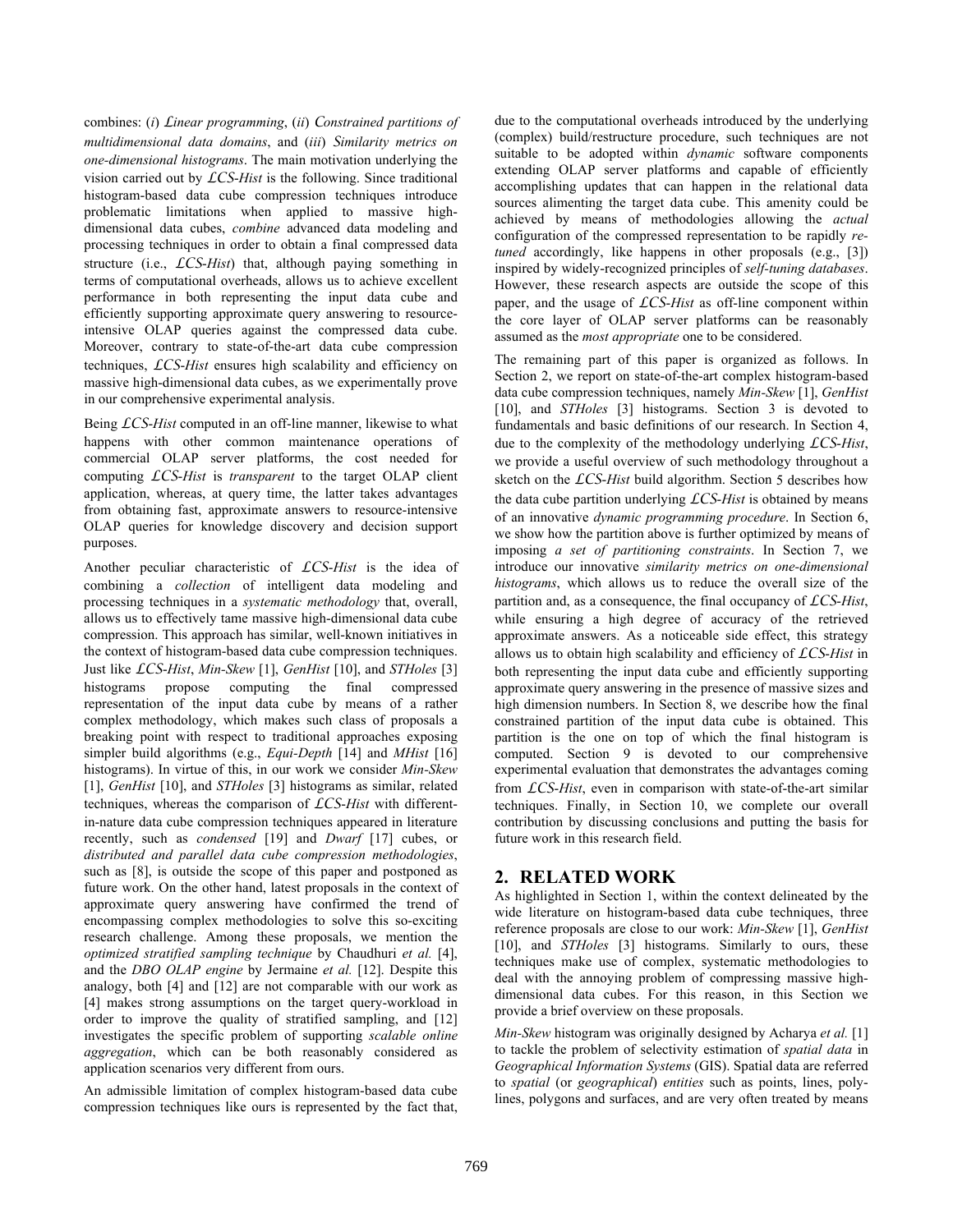of minimal rectangles containing them, namely *Minimum Bounding Rectangles* (MBR). The main idea behind a *Min-Skew* histogram is to follow the criterion of minimizing the *spatial skew* of the histogram by performing a *Binary Space Partitioning* (BSP) via recursively dividing the data space along one of the dimensions each time. More formally, each point in the space of a given GIS instance is associated to a *spatial density*, defined as the number of MBR that contain such a point. When performing the partition, the *spatial skew*  $S(B_i)$  is assigned to each bucket  $B_i$ .<br> $S(B_i)$  is defined as follows: *S*(*B<sub>i</sub>*) is defined as follows:  $(B_i)=\sum_{k=0}^{N(B_i)-1}(f(k)-\bar{f}_i)^2/N(B_i)$  $^2/N(B_i)$  $S(B_i) = \sum_{k=0}^{N(B_i)-1} (f(k) - \bar{f}_i)^2 / N(B_i)$ , where: (*i*)  $N(B_i)$  is the number of data items contained within  $B_i$ ; (*ii*)  $f(k)$  is the *spatial frequency* of the *k*-th item within  $B_i$ ; (*iii*)  $\overline{f}_i$  represents the *average frequency* of all the items within  $B_i$ . The *total skew S(H)* of the histogram  $H$  is defined as follows: of the histogram *H* is defined as follows:  $S(H) = \sum_{k=0}^{N_B-1} N(B_k) \cdot S(B_k)$ , where  $N_B$  is the number of buckets of the histogram *H*, and  $N(B_k)$  and  $S(B_k)$  are defined as introduced above. The build algorithm of *MinSkew* tries, at each step, to minimize the overall spatial skew of the histogram by selecting (*i*) a bucket to be split, (*ii*) a dimension of the multidimensional space along which splitting, and (*iii*) a splitting point in that dimension, such that the overall spatial skew computed after the split is smaller than the one computed at the previous step. Finally, noticing that the spatial skew captures the variance of the spatial density of MBR within each bucket, we can say that *Min-Skew* follows, in some sense, the spirit of the well-know *V*-*Optimal* histogram.

Gunopulos *et al.* propose *GenHist* histogram [10], a multidimensional histogram that is different from the previous ones with respect to the particular nature of the build algorithm. The key idea of *GenHist* is the following. Given a histogram *H* with  $N_B$  buckets on the input data cube *A*, a *GenHist* histogram is built by finding  $n_b$  overlapping buckets on *H*, such that  $n_b$  is an input parameter. To this end, thanks to a greedy algorithm that considers *increasingly-coarser grids*, the technique individuates the number of distinct regions that is much larger than the original number of buckets  $N_B$ . At each step, this algorithm selects the set of cells *J* of highest density, and moves enough randomlyselected points from *J* into a bucket to make *J* and its neighboring cells "close-to-uniform". Therefore, the novelty of this proposal consists in defining a truly multidimensional splitting policy, based on the concept of *tuple density*. A drawback of the *GenHist* proposal is represented by the difficulty of choosing the right values for setting the input parameters, which are quite numerous.

Bruno *et al.* [3] propose the *workload-aware histogram STHoles*, a multidimensional histogram based on the *analysis of the queryworkload* on the target data cube. Rather than an arbitrary overlap, a *STHoles* histogram allows bucket nesting, thus achieving the definition of the so-called *bucket tree*. The queryworkload is handled as follows. Query result stream  $Q_R$  to be analyzed is intercepted and, for each query  $Q_k$  belonging to  $Q_R$ and for each bucket  $B_i$  belonging to the current bucket tree  $T_B$ , the number  $|Q_k \cap B_i|$  is counted. Then, "holes" in  $B_i$  for regions of different tuple density are "drilled" and "pulled out" as children of *Bi*. Finally, buckets of similar densities are merged in such a way as to keep the number of buckets constant. *STHoles* makes use of a tree-like in-memory-data-structure, since the parent-child relationship in a tree well represents the nesting relationship, and the sibling-sibling relationship is well represented by buckets nested within the same bucket. Thereby, *STHoles* build algorithm does not take into account the original data set; indeed, the needed information is instead gathered by inspecting the target queryworkload and query feedback. This amenity makes *STHoles self tunable*, i.e. adaptable to updates and modifications of the queryworkload's characteristics. On the basis of this strategy, a relevant amount of the total storage space available for housing the histogram is invested in representing "heavy-queried regions", thus providing a better approximation for such regions, whereas a fewer storage space is reserved to "lowly-queried regions", thus admitting some inaccuracy for such regions. In addition to this, in [3] authors also show that, on the DBMS Microsoft SQL Server, query-workload analysis overheads introduced by *STHoles* are very low, less than 10 % of the overall DBMS throughput.

## **3. FUNDAMENTALS AND BASIC DEFINITIONS**

For the sake of explanation, in this Section we introduce fundamentals and definitions used throughout the paper. Let *A* be an *n*-dimensional OLAP data cube having  $D = \{d_0, d_1, ..., d_{n-1}\}\$  as dimension set. A *data cell* of *A* is denoted as  $C[k_0, k_1, ..., k_{n-1}]$ , such that  $\{k_0, k_1, ..., k_{n-1}\}$  represents the set of OLAP *metadata* that univocally identify *C* within the *n*-dimensional space defined by  $A$ , each  $k_i$  being a *member* of the dimension  $d_i$ . When there is not the need of explicitly referring the OLAP metadata of a generic data cell *C* of *A* (i.e.,  $C[k_0, k_1, ..., k_{n-1}]$ ), we will refer to such cell as *C* simply.

A bucket over *A* is a (*n*-dimensional) sub-set of the *n*-dimensional space of *A*, denoted as  $B[l_0:u_0, l_1:u_1, \ldots, l_{n-1}:u_{n-1}]$ , where each pair  $[I_i:u_j]$  defines the bounds of *B* along the dimension  $d_i$ . Likewise, we will denote a generic bucket of *A* as *B* simply, whenever there is not the need of explicitly referring its bounds along dimensions of *A*.

Given an *n*-dimensional bucket  $B[l_0:u_0, l_1:u_1, \ldots, l_{n-1}:u_{n-1}]$ , we say that a data cell  $C[k_0, k_1, ..., k_{n-1}]$  is a *vertex* of *B* if either  $k_i = l_i$  or  $k_j = u_j$ , for each *j* in  $\{0, 1, ..., n-1\}$ .

It should be noted that each OLAP dimension constitutes a *totally ordered set*. Given a dimension  $d_i$  of a data cube  $A$ , if members of  $d_i$  are numerical, then the order relation of  $d_i$  is naturally defined. Otherwise, if members of  $d_i$  are categorical, then the order relation of  $d_i$  is the one exposed by the target OLAP server (this depending on the way multidimensional data are organized, represented and processed). Therefore, it makes sense to introduce the notion of *interval* of members over an OLAP dimension. To this end, instead of explicitly referring a specific member  $k_i$  of  $d_i$ , we will denote such member *by means of an index on its position in the ordering of dj*. This notation also suggests that, given data cell *C* of *A*, apart from the logical representation, *C* could alternatively be regarded as a *vector* in the *vectorial space* defined by  $A$ , denoted as  $Z(A)$ .

Given a data cell  $C[k_0, k_1, ..., k_{n-1}]$  and a bucket  $B[l_0:u_0, l_1:u_1, ...,$  $l_{n-1}:u_{n-1}$ , we say that *C* is *contained* within *B*, i.e.  $C \in B$ , if  $l_i \leq k_i$  $\leq u_i$ , for each *j* in {0, 1, ..., *n* – 1}. Furthermore, we define *Cells*(*B*) as the set of all data cells in *A* that are contained within the bucket *B*.

Finally, some statistical properties of buckets will also be used throughout the paper. Here, we introduce these properties. Given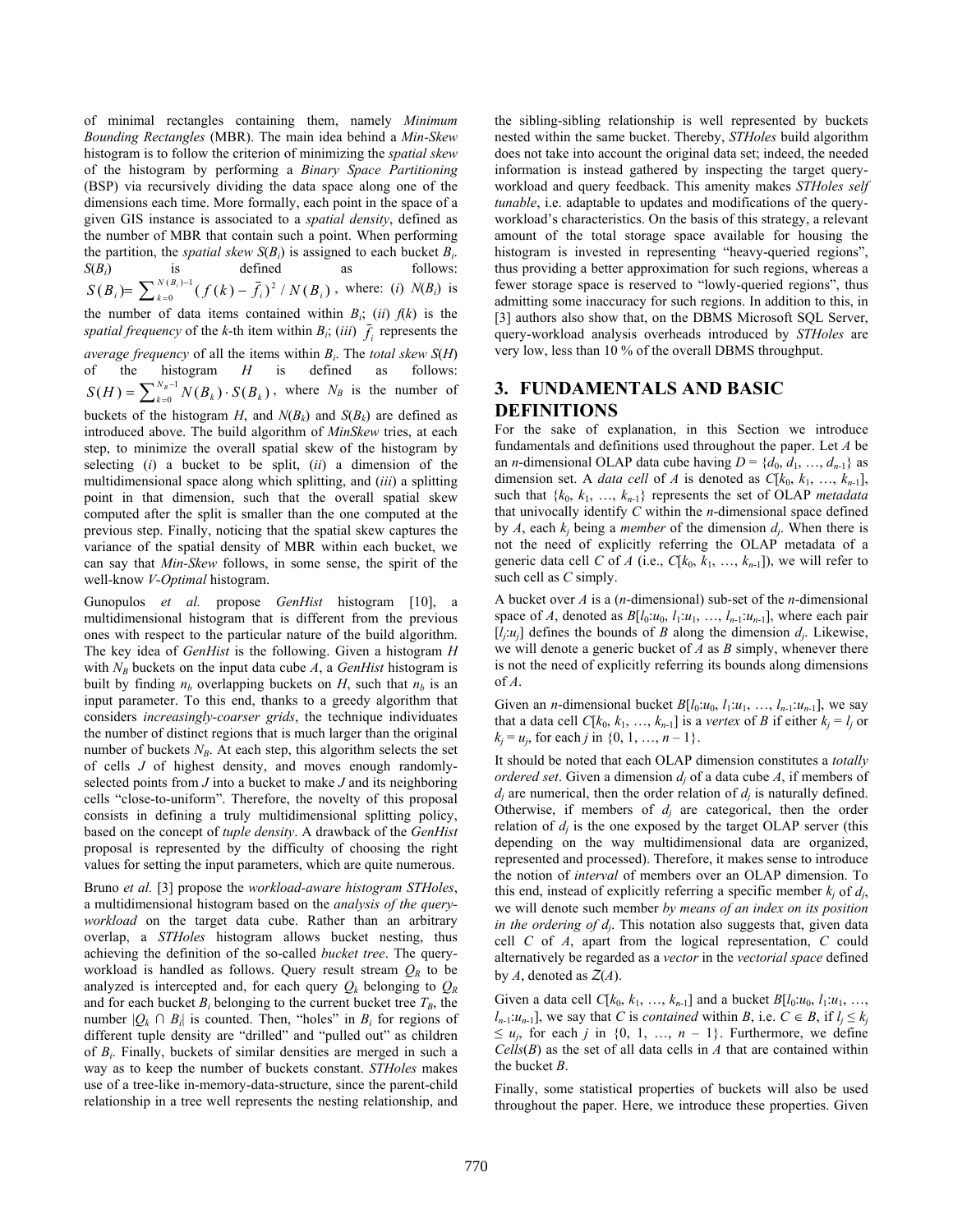a bucket  $B[l_0:u_0, l_1:u_1, \ldots, l_{n-1}:u_{n-1}]$ , we define the *statistical mean* of *B*, denoted as  $\mu(B)$ , as follows:

$$
\mu(B) = \frac{\sum_{k_0 = t_0}^{u_0} \sum_{k_1 = l_1}^{u_1} \cdots \sum_{k_{n-1} = l_{n-1}}^{u_{n-1}} C[k_0, k_1, \dots, k_{n-1}]}{|d_0| \times |d_1| \times \cdots \times |d_{n-1}|}
$$
(1)

and the *statistical variance* of *B*, denoted as  $\sigma^2(B)$ , as follows:

$$
\sigma^{2}(B) = \frac{\sum_{k_{0}=I_{0}}^{u_{0}} \sum_{k_{1}=I_{1}}^{u_{1}} \cdots \sum_{k_{n-1}=I_{n-1}}^{u_{n-1}} (C[k_{0}, k_{1}, \ldots, k_{n-1}] - \mu(B))^{2}}{|d_{0}| \times |d_{1}| \times \cdots \times |d_{n-1}|}
$$
(2)

## **4.** *LCS***-***Hist* **OVERVIEW**

In this Section, we provide a sketch on *LCS*-*Hist* throughout its build algorithm. This allows us to give a first intuition of the overall data cube compression methodology underlying *LCS*-*Hist* we propose. Then, in the following Sections, we detail each main task of our proposed methodology.

*LCS*-*Hist* build algorithm is a four-step algorithm such that each step codifies a certain intelligent data modeling and processing technique, according to the guidelines given in Section 1.

The first step consists in computing an initial, *raw* partition  $\Phi^R$  of the input data cube *A* by means of an innovative dynamic programming procedure that follows the widely-accepted criterion of *minimizing the variance*  $\sigma^2$  of data contained within buckets of the partition. This criterion allows us to generate *closeto-uniform* buckets, which involve in important benefits concerning to the increase of accuracy of retrieved approximate answers (e.g., see [1]). From active literature, recall that among all possible partitions of a given data cube, the *optimal* one is that minimizing the query error due to the data cube compression process. However, *finding the optimal partition is an NP-Hard problem* [15], so that very often *greedy approaches* are adopted (e.g., [16]). In our solution, the adoption of a dynamic programming procedure instead of most-used-in-literature greedy approaches gives us the opportunity of obtaining a *closer-tooptimal* (raw) partition at the cost of a little performance degradation. This because, due to their *local-optimum-focused search policies*, greedy algorithms usually compute sub-optimal solutions only which could not perfectly realize the final goal of obtaining *fair* data cube partitions as meant by any histogrambased data cube compression technique (e.g., see [6]). In our data cube compression framework, the problem of computing the raw partition  $\Phi^R$  is rigorously formalized and solved in terms of an *Integer Linear Programming* (ILP) *optimization problem*, whose *feasible region* is shaped by taking into account geometrical properties of buckets. Finally, it is worth noticing that the socomputed partition  $\Phi^R$  is *isomorphic* to the input data cube *A*, i.e. each bucket *B* of  $\Phi^R$  has the same *dimensionality* of *A*.

Subsequently, in the second step of the algorithm, the initial partition  $\Phi^R$  is further refined via imposing a set of partitioning constraints, which make *constrained* the final partition we obtain, denoted by  $\Phi^B$ . Constraints above are meant to significantly reduce the search space of the final problem of finding an optimal partition of the input data cube by progressively refining the actual partition via subsequent steps, thus significantly lowering the overall computational cost needed to compute *LCS*-*Hist*.

In the third step, *LCS*-*Hist* build algorithm tries to further reduce the cardinality of  $\Phi^B$  by removing *redundant buckets*, namely buckets that store data having distribution similar to the one of other buckets, thus achieving the partition  $\Phi^T$ . Similarly to previous considerations, reducing the amount of redundant information stored within the histogram (and, as a consequence, the final size of the histogram) is the underlying goal of such an approach. In more detail, *LCS*-*Hist* build algorithm partitions buckets in *<sup>B</sup>* into sets of buckets with *close-to-similar* distributions, and, for each such set, *retains just one bucket* while discarding the remaining ones. The intuition in this case is that retaining just one bucket for each (similar) bucket set, although introducing some approximation, leads, *in most cases*, to a surprising storage space saving. It should be clear from here that, since finding an optimal partition with respect to the *bucket similarity* is a key issue to be considered in order to reduce the introduced overall approximation error, the definition of a proper *similarity metrics* for detecting similar buckets (to be grouped within the same set) plays a critical role. In fact, intuitively enough, the more is the *quality* of the similarity metrics, the less is the introduced overall approximation error, thus the more is the efficiency of the final compressed data structure computed on top of such a partitioned representation. With these ideas in mind, we exploit research results provided by Kamarainen *et al.* in [13], which introduce a *mathematical transformation* for histograms, called *Neighbor-Bank Transform* (NBT). Briefly, NBT allows the performance of traditional similarity metrics, such as *Euclidean*, *Manhattan* and *Minkowsky* metrics, in detecting similar *onedimensional* histograms to be sensitively improved. As we demonstrate in Section 7, in our work we meaningfully exploit this nice capability of NBT in order to effectively detect similar buckets, thus obtaining the above-highlighted data reduction goals, and deriving benefits.

In the fourth step of the algorithm, the partition  $\Phi^T$  is finally obtained from the input partition  $\Phi^B$  by addressing two goals: (*i*)  $\Phi<sup>T</sup>$  must effectively approximate OLAP data stored in the given data cube *A*, and (*ii*)  $\Phi^T$  must not contain redundant buckets, i.e. buckets having a certain degree of similarity with other buckets in the partition. Similarly to step two of the algorithm, this defines an ILP problem, which we rigorously formalize and solve as well. In this case, the feasible region is shaped by taking into account  $(i)$  the so-called *similarity threshold*  $\vartheta$ , i.e. the maximum value of the similarity metrics according to which two NBT histograms (buckets, respectively) are considered similar, and (*ii*) the maximum size allowed for the in-memory-representation of *LCS*-*Hist*, denoted as *G*. Therefore,  $\Phi^T$  is obtained as the *sub-optimal partition* solving the ILP problem above. The immediate benefit we obtain from such an approach is a relevant reduction of the *cardinality* (i.e., the number of buckets) of the actual partition (i.e.,  $|\Phi^T| \ll |\Phi^B|$ ) and, as a consequence, a relevant reduction of the final size of *LCS*-*Hist*, while ensuring a high degree of accuracy of retrieved approximate answers.

# **5. PARTITIONING DATA CUBES BY DYNAMIC PROGRAMMING**

In the first step of the *LCS*-*Hist* build algorithm, we are given a multidimensional data cube *A* and we aim at obtaining a raw partition  $\Phi^R$  of *A* by meaningfully exploiting the statistical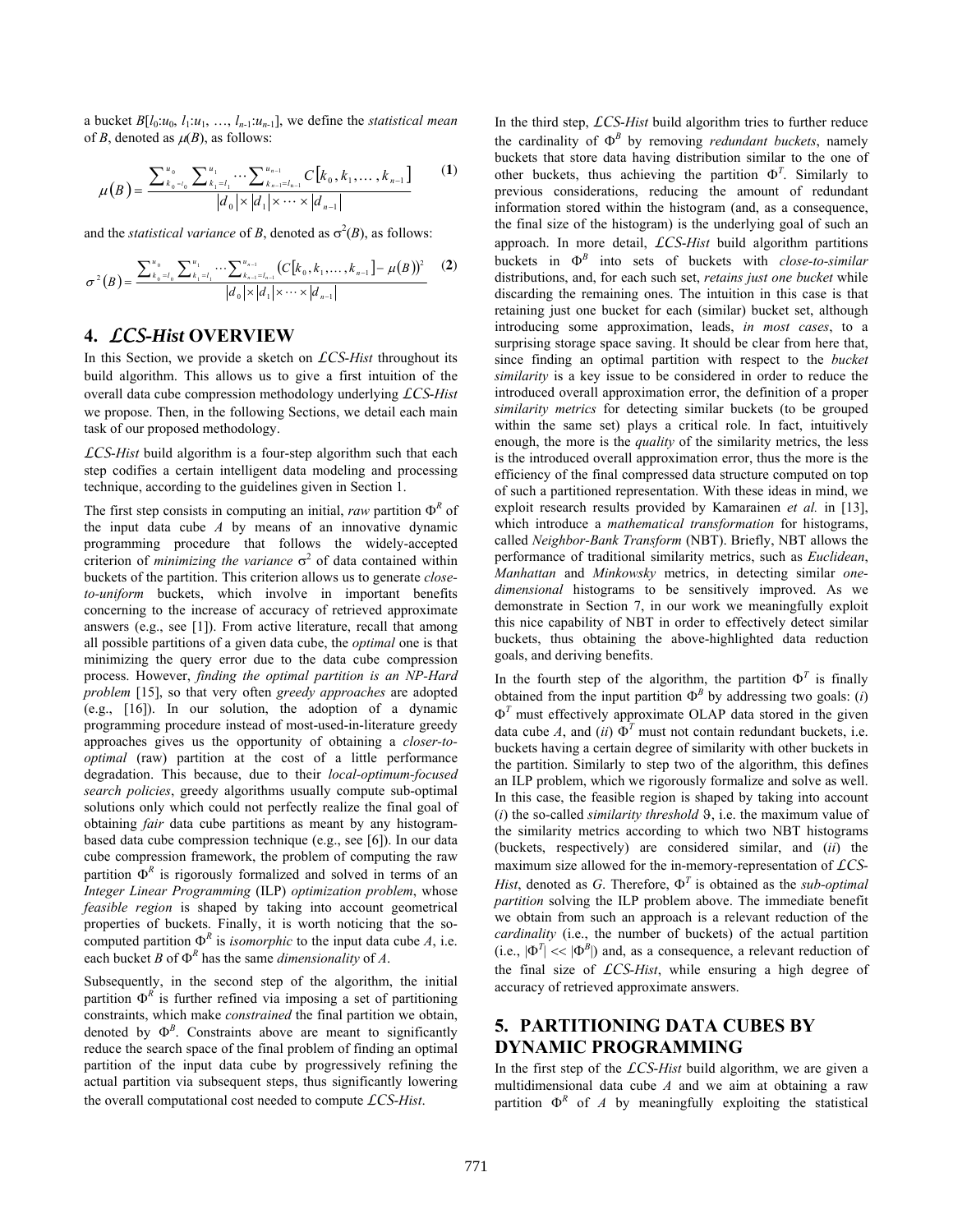variance of buckets to be generated and stored within  $\Phi^R$ . The goal is finally obtaining  $\Phi^R$  in such a way as to minimize the variance of its buckets. To this end, we make use of an innovative dynamic programming procedure, whose main goal is to overcome limitations of traditional histogram-based data cube compression greedy techniques, on the basis of motivations given in Section 4. According to the strategy we propose, based on the well-known dynamic programming paradigm, (*i*) the whole problem (i.e., partitioning the data cube) is divided into a set of sub-problems (characterized next), (*ii*) each sub-problem is solved individually, and (*iii*) the optimal solution of the original (whole) problem is obtained by meaningfully exploiting optimal solutions of sub-problems. In our framework, we characterize a generic sub-problem as the basic problem of *finding the bucket Bℓ with the lowest variance among a given set of possible ones*. The procedure that computes  $\Phi^R$  is a three-step procedure, outlined in the following:  $(S,0)$  for each data cell *C* in *A*, compute the set of all possible buckets of *A* having *C* as *vertex*, denoted as *BS*(*A*, *C*); (*s*.1) determine the *lowest variance bucket set* of *A*, denoted as *LVBS*(*A*), among buckets in the set  $BS(A) = \bigcup_{k=0}^{|A|-1} BS(A, C_k)$ ;

(*s*.2) compute  $\Phi^R \subseteq LVBS(A)$  via extracting from  $LVBS(A)$  the *lowest variance covering bucket set*, namely via extracting from  $LVBS(A)$  a set of buckets (i.e.,  $\Phi^R$ ) that satisfies the so-called *covering property*. This property imposes that, for each data cell *C* in *A*, there exists a bucket *B* in  $\Phi^R$  such that *B* contains *C*. Among all sub-sets of *LVBS*(*A*) that satisfy the covering property,  $\Phi^R$  is obtained as the one having the *lowest overall statistical variance*  $\sigma^2(\Phi^R)$ , defined as follows:

$$
\sigma^2(\Phi^R) = \sum_{k=0}^{|\Phi^R|-1} \sigma^2(B_k)
$$
 (3)

Let us now focus on each sub-step of our dynamic programming strategy in greater detail. In order to properly treat step (*s*.0), we need to introduce a simple-yet-necessary data model useful to represent vertex data cells. Given an *n*-dimensional bucket  $B[l_0:u_0, l_1:u_1, \ldots, l_{n-1}:u_{n-1}]$ , we associate to each vertex data cell *C* of *B* a *binary tuple* called *vertex identifier*, denoted as  $V(C) = \langle v_0, v_1 \rangle$  $v_1, \ldots, v_{n-1}$ , such that: (*i*)  $v_i \in \{0, 1\}$ , for each *i* in  $\{0, 1, \ldots, n-1\}$ 1}; (*ii*)  $v_i = 0$  means that  $k_i = l_i$ , for each *i* in {0, 1, …, *n* – 1}; (*iii*)  $v_i = 1$  means that  $k_i = u_i$ , for each *i* in  $\{0, 1, ..., n-1\}$ . Roughly speaking, given an *n*-dimensional bucket *B*, a vertex identifier on  $\hat{B}$  identifies a vertex of  $\hat{B}$  among all possible  $2^n$  vertices.

The task of step (*s*.0), i.e. computing the set *BS*(*A*, *C*) for a given data cell *C* of *A*, is implemented by a procedure that takes as input  $(i)$  a data cube *A*,  $(ii)$  the set *D* of its dimensions,  $(iii)$  a data cell *C* of *A*, and computes the set *BS*(*A*, *C*) by means of the following steps: (*i*) generate each possible vertex identifier *V*(*C*) of *C* throughout very efficient base-2 arithmetic operations; (*ii*) for each *V*(*C*), build the bucket with the *minimum admissible volume*, denoted as  $B_{\min}^{C,V(C)}$  (note that this step depends on the kind of vertex identifier  $V(C)$ ; (*iii*) enlarge the bounds of  $B_{\min}^{C,V(C)}$  on the basis of the nature of vertex *C* (in turn, this is again determined by the kind of vertex identifier  $V(C)$ ), until further enlargements are possible, i.e. there exists a dimension  $d_i$  of  $A$  such that the bounds [*l<sub>j</sub>* : *u<sub>j</sub>*] of  $B_{\min}^{C,V(C)}$  along  $d_j$  do not satisfy neither  $l_j = 0$  nor  $u_j = |d_j|$ – 1.

Step (*s*.1) involves the trivial tasks of (*i*) finding, for each data cell *C* in *A*, the bucket in *BS*(*A*, *C*) with the lowest statistical variance, and, thereafter, (*ii*) determining the final set *LVBS*(*A*) by merging the previous intermediate results. Both tasks are very simple and do not deserve further details.

For what concerns step (*s*.2), we formalize and solve the problem underlying it as an ILP problem. Let us (*i*) assign an index *i* to each bucket *B* in  $LVBS(A)$ , (*ii*) denote as  $I(A)$  the set of all such indices on buckets, (*iii*) assign an index *j* to each data cell *C* in *A*,  $(iv)$  denote as  $J(A)$  the set of all such indices on cells. In addition to this, let us introduce the function  $D_{j,i}$ , which models whenever a given cell  $C_i$  is contained by a given bucket  $B_i$  (i.e.,  $C_i \in B_i$ ).  $D_{i,i}$ is formally defined as follows:

$$
D_{j,i} = \begin{cases} 1 & \text{if } C_j \in B_i \\ 0 & \text{otherwise} \end{cases} \tag{4}
$$

Furthermore, we introduce  $|LVBS(A)|$  *decision variables*  $x_i$ , one for each bucket *Bi* in *LVBS*(*A*), defined as follows:

$$
x_i = \begin{cases} 1 & \text{if } B_i \text{ in } \Phi^R \\ 0 & \text{otherwise} \end{cases}
$$
 (5)

Finally, the ILP formulation of step (1.3) is the following:

$$
\begin{cases}\n\min \quad & \sum_{\forall i \in I(A)} \sigma^2(B_i) \cdot x_i \quad (\ell.0) \quad (6) \\
& \sum_{\forall i \in I(A)} D_{j,i} \cdot x_i \ge 1 \quad \forall \ C_j \in J(A) \quad (\ell.1) \\
& x_i \in \{0,1\} \quad \forall \ B_i \in I(A) \quad (\ell.2)\n\end{cases}
$$

wherein: (*i*) function (*ℓ.0*) is the *objective function* to be minimized (the sum of the variances of buckets retained in  $\Phi^R$ ); (*ii*) constraint ( $\ell$ *.1*) imposes that, for each data cell  $C_i$  of  $J(A)$ , there exists at least one bucket  $B_i$  in  $\Phi^R$  such that  $B_i$  contains  $C_j$ ; finally, (*iii*) constraint ( $\ell$ ,2) imposes that decision variables  $x_i$ must be binary-valued (i.e., either 0 or 1).

## **6. REFINING THE PARTITIONED REPRESENTATION OF DATA CUBES BY PARTITIONING CONSTRAINTS**

This Section deals with the second step of the *LCS*-*Hist* build algorithm. Given the so-far-computed raw partitioned representation of  $A$ ,  $\Phi^R$ , second step produces in output the refined partition  $\Phi^B$  by means of imposing the following partitioning constraints: (*c*.0) no overlapping buckets allowed, (*c*.1) no nested buckets allowed, (*c*.2) whenever bucket splitting is needed, use a *splitting policy* still aimed at variance reduction.

Another obvious requirement due to geometrical issues is that buckets in  $\Phi^B$  must be *convex*. Therefore, before explaining how the refined partition  $\Phi^B$  is obtained from the raw partition  $\Phi^R$ , we need to introduce the concept of *bucket convexity*. As explained in Section 3, a data cube *A* can be thought of as a multidimensional vectorial space  $Z(A)$ , each data cell *C* being a vector  $W(C)$  in *Z*(*A*). Under this vision, we define the bucket convexity concept by borrowing the concept of convexity from the *convex set*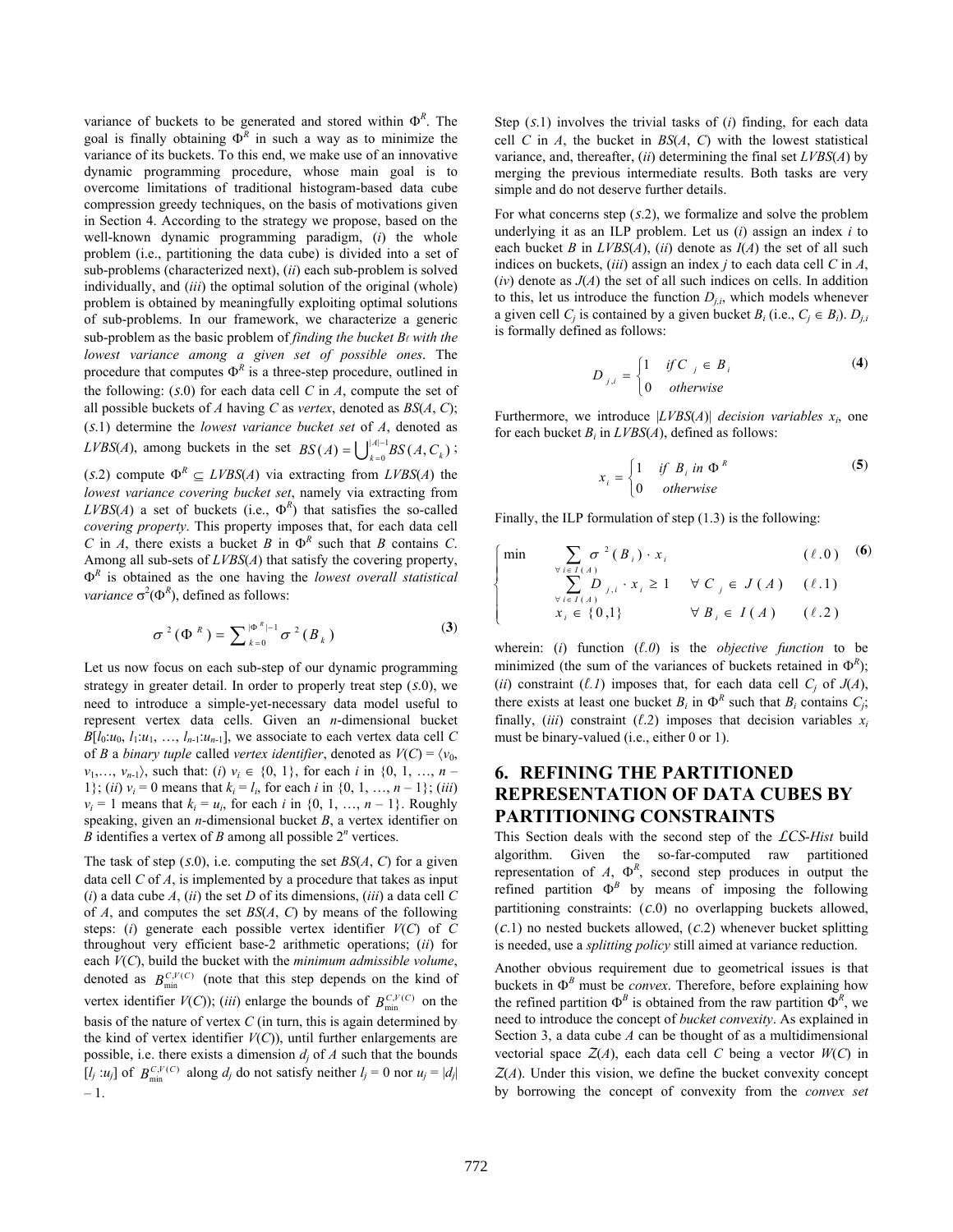*theory*. Given a multidimensional bucket *B*, we say that *B* is convex if the following condition holds:

$$
\forall C_i, C_j \in Cells(B) \quad \lambda \cdot C_i \oplus (1 - \lambda) \cdot C_j = C_k \in Cells(B), \quad \lambda \in [0,1] \tag{7}
$$

where the symbol  $\oplus$  denotes the (vectorial) sum among the coordinates of  $C_i$  and  $C_j$  in their vectorial representation.

Bucket convexity is of interest to the goals of our framework due to the fact that while applying constraints  $(c.0)$ ,  $(c.1)$  and  $(c.2)$ some buckets in the current partition (i.e.,  $\Phi^R$ ) could *temporally* lose the convexity property, and hence they *must be made convex* since buckets in  $\Phi^B$  must be convex by construction. *Bucket convexification* is therefore obtained by splitting each non-convex bucket *B* into a set of convex buckets, denoted as *Conv*(*B*) and defined as follows:

$$
Conv(B) = {Bi | Cells(Bi) ⊂ B ∧ \bigcupi Bi = B ∧ \bigcapi Bi =
$$
 (8)  
Ø ∧ B<sub>i</sub> is convex}

With respect to the bucket convexification process, a significant problem appears when, given a non-convex bucket *B*, *there could exist more than one possible convexification of B*. Let *C*(*B*) denote the set of convexifications of *B*, and  $Conv_i(B)$  denote a generic item of *C*(*B*) (i.e., a generic convexification of *B*). Due to the constraint  $(c.2)$  (i.e., splits must be done based on a variancereduction-driven policy), in order to make *B* convex we replace *B* in  $\Phi^B$  with that convexification (of *B*) leading to the *minimum overall variance*, denoted as *MVConv*(*B*), and defined as follows:

$$
MVConv (B) = \underset{j \in C(B)}{\text{arg min}} \{ \sigma^2 (Conv_j (B)) \}
$$
 (9)

such that  $\sigma^2(Conv_j(B))$  is defined as follows:

$$
\sigma^2(Conv_j(B)) = \sum_{B_i \in Conv_j(B)} \sigma^2(B_i)
$$
 (10)

Let us now examine partitioning constraints (*c*.0) and (*c*.1), and the way they are applied to  $\Phi^R$  in order to obtain  $\Phi^B$ . Consider two *non-disjoint* buckets  $B_i$  and  $B_j$ , as this case is more interesting than the trivial case in which  $B_i$  and  $B_j$  are disjointed. In this condition (i.e., non-disjoint buckets),  $B_i$  and  $B_j$  can violate partitioning constraints  $(c.0)$  and  $(c.1)$  in (at most) three ways:  $(a)$  $B_i$  and  $B_i$  are *nested* one within the other, (*b*)  $B_i$  and  $B_i$  *coincide*, (*c*)  $B_i$  and  $B_j$  *overlap*. We next carefully investigate all these alternatives, and provide solutions to them. Basically, these solutions consist in removing the buckets of the current partition  $\Phi^R$  that cause constraint violations.

**Case (***a***): Nested Buckets.** Given two buckets  $B_i$  and  $B_i$ ,  $B_i$  is nested within  $B_i$  if  $Cells(B_i) \subset Cells(B_i)$ . Obviously, in the most general case, we could have a singleton bucket *Bj* containing a *set of nested bucket*  $NB(B_i) = {B_i | Cells(B_i) \subset Cells(B_i)}$ . Partitioning constraint  $(C.0)$  is imposed by removing from  $\Phi^R$  buckets in  $NB(B<sub>i</sub>)$  and retaining just the bucket  $B<sub>i</sub>$ . It should be noted that this simple method used to remove nested buckets has two major benefits. First, it reduces the overall cardinality of  $\Phi^R$  and, in turn, the one of  $\Phi^B$  (note that this involves the amenity of reducing the final space occupancy of *LCS*-*Hist*). Second, it follows the wellaccepted-in-OLAP criterion of *aggregating data* as it allows the

final partition to store more aggregated data (i.e., the *singleton* bucket *Bj*) instead of less aggregated ones (i.e., buckets in  $NB(B<sub>i</sub>)$ ). Figure 1 shows an example on how nested buckets are removed in order to satisfy the partitioning constraint (*c*.0). Specifically, in Figure 1 nested buckets  $B_1$ ,  $B_2$ ,  $B_3$ , and  $B_4$  are removed from  $\Phi^R$ .



**Figure 1. Removing nested buckets.** 

**Case (b): Identical Buckets.** Two buckets  $B_i$  and  $B_j$  *coincide* if the following two conditions hold: (*i*)  $Cells(B_i) \subset Cells(B_i)$ , and (*ii*)  $\text{Cells}(B_i) \subset \text{Cells}(B_i)$ . In this case, partitioning constraint (*c*.0) is imposed by simply removing from  $\Phi^R$  one bucket between  $B_i$ and  $\hat{B}_i$ . It does not matter which bucket is removed since  $B_i$  and  $B_j$ cover the same area exactly, and have the same statistical properties exactly.

**Case (***c***): Overlapping Buckets.** Two buckets *Bi* and *Bj overlap* if the following conditions hold:

(i) Cells
$$
(B_i) \cap Cells(B_j) \neq Cells(B_i)
$$
 (ii) Cells $(B_i) \cap Cells(B_j) \neq Cells(B_j)$  (iii) Cells $(B_i) \cap Cells(B_j) \neq \emptyset$ 

Obviously, it could be the case that there exist in  $\Phi^R$  more than just two overlapping buckets, but this case can be meaningfully treated by decomposition, thus considering only a pair of overlapping buckets at time. Therefore, in the following we will restrict our analysis to the case of having two overlapping buckets  $B_i$  and  $B_j$ , and we will denote as  $B_k = B_i \cap B_j$  the intersection area, or, equally, the intersection bucket.

With respect to the overall variance reduction criterion, by comparing statistical variances of the involved buckets (i.e., *Bi*,  $B_i$ , and  $B_k$ ), three cases can occur at this point. We carefully investigate these cases in the following.



**Figure 2. Removing overlapping buckets – case (***c***.1).** 

**Case (***c***.1):**  $\sigma^2(B_i) < \sigma^2(B_k) \wedge \sigma^2(B_i) \leq \sigma^2(B_j)$ **. In this case, in order** to obtain an overall variance reduction within  $\Phi^B$  (as imposed by constraint  $(c.2)$ , we maintain  $B_i$  and cut from  $B_i$  the area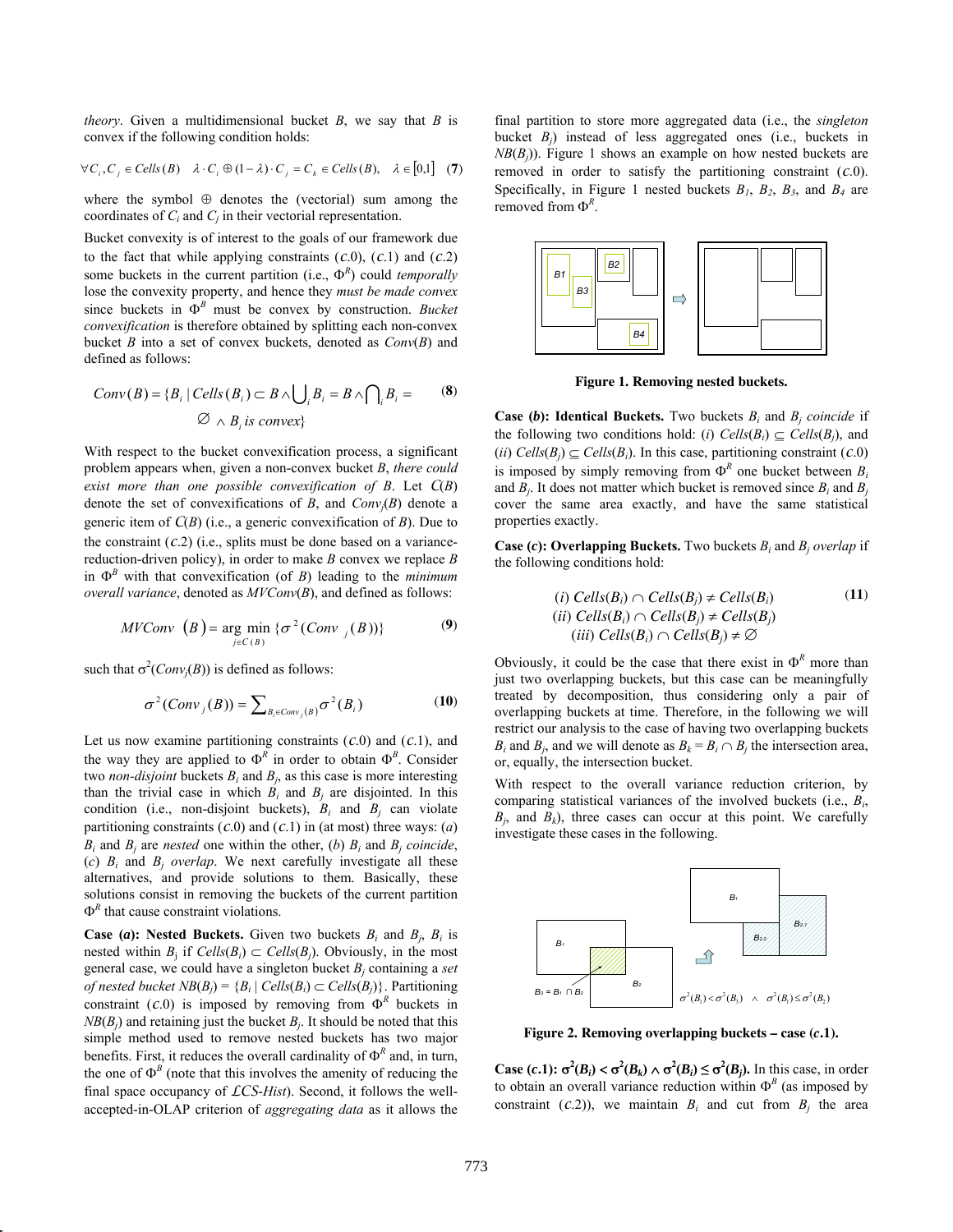corresponding to  $B_k$ , thus removing the overlapping area. Since the area  $B_i - B_i$  may not be convex, we apply the *minimum variance convexification* by replacing  $B_i$  with  $MVConv(B_i - B_i)$ . As an example, Figure 2 shows the procedure above on buckets  $B_1$ ,  $B_2$ , and  $B_3$ , such that  $MVConv(B_2 - B_1) = {B_{2,1}, B_{2,2}}$ .



**Figure 3. Removing overlapping buckets – case (***c***.2).** 

Case (c.2):  $\sigma^2(B_i) < \sigma^2(B_k) \wedge \sigma^2(B_i) > \sigma^2(B_j)$  (i.e.,  $\sigma^2(B_j) < \sigma^2(B_i)$  $\langle \sigma^2(B_k) \rangle$ . In this case, in order to obtain an overall variance reduction within  $\Phi^B$ , we (*i*) maintain  $B_j$  (since it covers the area with the lowest variance), (*ii*) cut the area corresponding to  $B_k$ from bucket  $B_i$ , and *(iii)* replace  $B_i$  with  $MVConv(B_i - B_k)$ . Figure 3 shows the procedure above on buckets  $B_1$ ,  $B_2$ , and  $B_3$ , such that  $MVConv(B_1 - B_3) = {B_{1,1}, B_{1,2}}.$ 

**Case** (*c***.3**):  $\sigma^2(B_k) < \sigma^2(B_i) \wedge \sigma^2(B_k) > \sigma^2(B_j)$ . In this case, in order to achieve an overall variance reduction within  $\Phi^B$ , we originate a *new* bucket from  $B_k$  and cut from both  $B_i$  and  $B_j$  the area corresponding to  $B_k$ , thus eliminating the overlapping area. Buckets  $B_i$  and  $B_j$  are then replaced by  $MVConv(B_i)$  and *MVConv*(*Bj*), respectively. To give an example, consider Figure 4, where, given three buckets  $B_1$ ,  $B_2$ , and  $B_3$ , it is assumed that  $MVConv(B_1 - B_3) = {B_{1,1}, B_{1,2}}$  and  $MVConv(B_2 - B_3) = {B_{2,1},$  $B_{2,2}$ }. Applying the strategy above, we finally obtain five new buckets belonging to the partition  $\Phi^B$  (see Figure 4).



**Figure 4. Removing overlapping buckets – case (***c***.3).** 

From the analysis above, it clearly follows that, due to geometrical issues, there could be settings for which new buckets are originated and, as a consequence, the final cardinality of  $\Phi^B$  is greater than the one of  $\Phi^R$  (i.e.,  $|\Phi^B| > |\Phi^R|$ ), which would lead to an increase of the final size of *LCS*-*Hist*. Nevertheless, this effect is effectively contrasted by the third step of the methodology we propose, where redundant buckets are discarded (see Section 4).

## **7. EXPLOITING SIMILARITY METRICS ON ONE-DIMENSIONAL HISTOGRAMS TO DISCARD REDUNDANT BUCKETS**

As we discussed in Section 4, in step three of the *LCS*-*Hist* build algorithm our approach aims at minimizing the number of buckets storing similar information. To this end, a critical issue is represented by the problem of choosing an effective similarity metrics capable of properly detecting similar buckets. In this Section, we will present the similarity metrics we introduce in our framework. This formally corresponds to define a procedure for computing the *similarity function*  $\theta : \mathfrak{I} \times \mathfrak{I} \longrightarrow \mathfrak{R}$ , such that (*i*)  $\Im$  denotes a set of multidimensional buckets, and (*ii*)  $\Re$  denotes the set of real numbers.

As highlighted in Section 4, in order to achieve this goal we efficiently exploit the NBT proposed by Kamarainen *et al.* [13]. [13] experimentally demonstrates that performance of traditional similarity metrics on one-dimensional histograms is poor, due to the "difficult nature" of such data structures. To overcome this limitation, [13] proposes applying NBT to the input histograms before using any (traditional) similarity metrics over them. Given two histograms  $H_i$  and  $H_j$ , and a one-dimensional histogram similarity metrics *m*, the NBT-transformed histograms  $H_i^T$  and  $H_i^T$ , respectively, allow us to achieve a *finer evaluation* of *m* 

over  $H_i$  and  $H_j$ , denoted as  $m(H_i^T, H_j^T)$ , rather than the one provided by the *same* metrics applied to the original histograms, denoted as *m*(*Hi*, *Hj*). Thanks to this nice property, based on NBT we can detect similar histograms better than using traditional metrics directly.

Nevertheless, since NBT is suitable for one-dimensional histograms only, whereas buckets in  $\Phi^B$  are multidimensional in nature, in order to effectively exploit benefits coming from NBT, we perform the following tasks:  $(S.0)$  for each bucket  $B_i$  in  $\Phi^B$ , build the so-called *linearized set*  $\Psi(B_i)$  (i.e., a one-dimensional representation of  $B_i$ ) by sorting data cells in  $Cells(B_i)$  using an *innovative locality-preserving linearization technique*; (*s*.1) for each so-generated set  $\Psi(B_i)$ , build the one-dimensional histogram  $H(\Psi(B_i))$  associated to  $B_i$ ; (*s*.2) for each so-generated histogram  $H(\Psi(B_i))$ , apply NBT to  $H(\Psi(B_i))$ , thus obtaining the transformed histogram  $H^T(\Psi(B_i))$ ; finally, (s.3) for each pair of NBTtransformed histograms  $H^T(\Psi(B_i))$  and  $H^T(\Psi(B_j))$  built from

buckets *Bi* and *Bj*, respectively, apply the *Mahalanobis similarity metrics* [2], denoted as  $m(H^T(\Psi(B_i)), H^T(\Psi(B_j)))$ . Note that the above-listed tasks finally implement the procedure for computing the similarity function  $\theta$ .

According to the procedure above, in order to detect if a pair of buckets  $B_i$  and  $B_j$  belonging to  $\Phi^B$  are similar, so that one can be discarded in favor of the other one, the Mahalanobis metrics on the corresponding pair of NBT histograms  $H^T(\Psi(B_i))$  and  $H^T(\Psi(B_j))$  is considered. Among all the similarity metrics

available in literature, we choose to adopt the Mahalanobis metrics due to the following motivations: (*i*) it is *statistical in nature* and specialized for *correlated data*, thus suitable for OLAP data [5]; (*ii*) it can be easily implemented within a dedicated software component, being based on conventional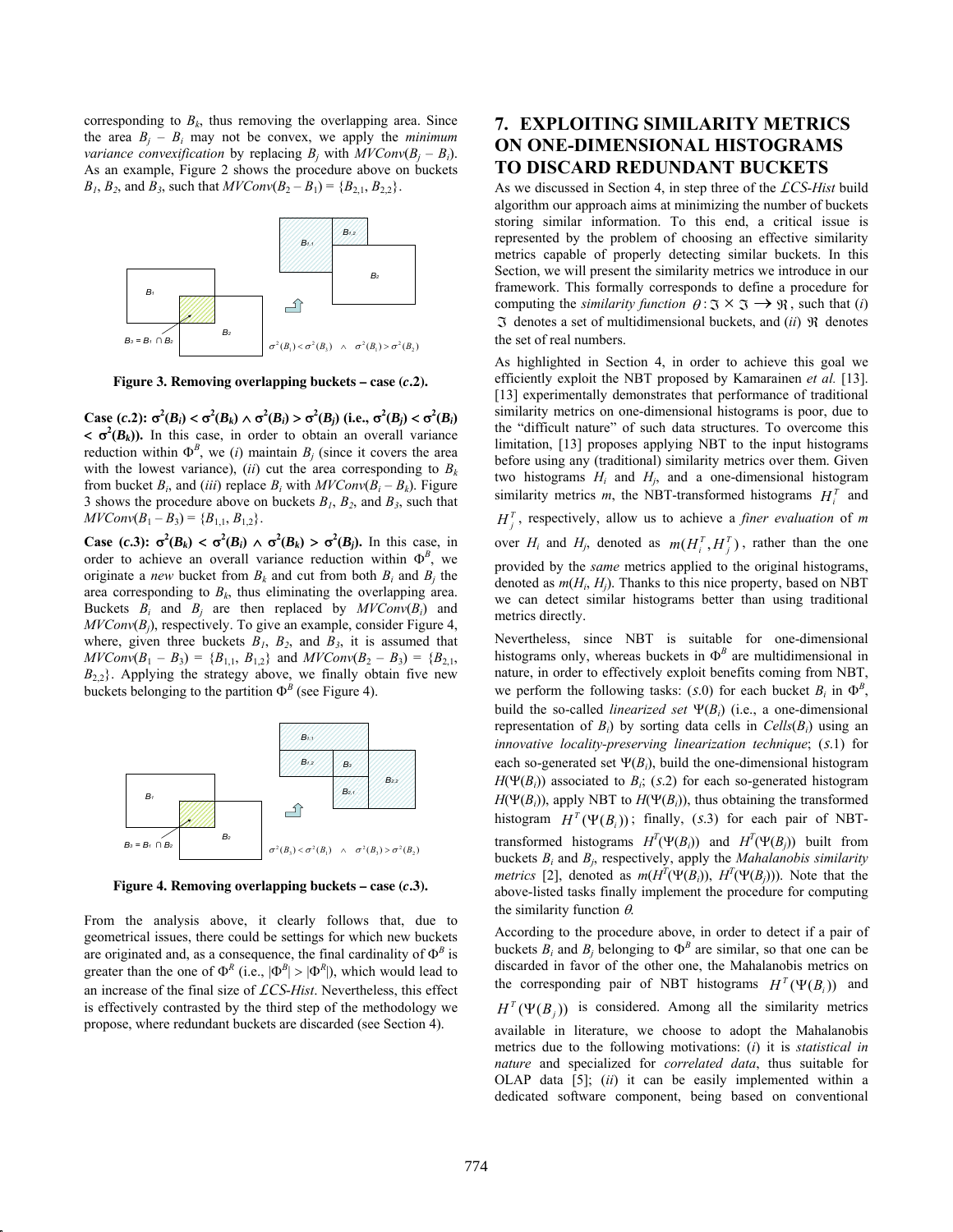*matrix algebra* operations; (*iii*) according to [13], compared with traditional metrics, it also gives the *best* performance on correlated data, turning to be perfect for OLAP.

Let us now carefully investigate each step of the procedure for computing  $\theta$  (i.e., (s.0), (s.1), (s.2), and (s.3)) in a greater detail. Step  $(s.0)$  aims at computing the linearized set  $\Psi(B_i)$  from a given multidimensional bucket  $B_i$  by means of a locality-preserving linearization technique, which is inspired by the work of Hamilton and Rau-Chaplin [11]. This technique, which plays a leading role in our framework, is composed by the following tasks: (*i*) perform a *coordinate transformation* in order to express the set of coordinates of each data cell  $C$  within  $B_i$  in a set of coordinates that is *attached to Bi* (i.e., a set of coordinates of *C* defined with respect to the *Bi*'s coordinate space rather than the coordinate space of the entire data cube *A*); (*ii*) for each data cell *C*, compute its *Compact Hilbert Index* (CHI) [11] (described next), denoted as  $Ω(C)$ ; (*iii*) sort data cells in  $Cells(B_i)$  by their CHIs.

In more detail, the main idea behind the construction of  $\Psi(B_i)$  is to exploit both *Hilbert curves* and their relevant improvements proposed in [11]. Briefly, Hilbert curves are *continuous selfsimilar functions* that provide a mapping between a multidimensional set and a one-dimensional interval (thus providing a *linear ordering* of points in the multidimensional set), and having the amenity of preserving *data locality*. This property states that data that are "near" to each other in the original multidimensional set are "close" one to another also in the resulting linear ordering given by the Hilbert-curves-based mapping. On top of this data locality property, [11] makes two interesting contributions. First one consists in an extension to standard Hilbert curves able to effectively treat the case in which dimensions of the original multidimensional space have *different cardinalities*. Is should be noted that this specific feature is very useful in several application scenarios, but particularly in OLAP, where this case occurs very often. To give an example, consider a data cube storing sales data. Here, we can have a dimension, say *ProductID*, with thousands of members, and another dimension, say *Gender*, with just two members. The second contribution consists in an efficient algorithm, called compHilbertIndex, which, given a point *P* in a multidimensional space, based on simple base-2 arithmetic operations, computes the CHI  $\Omega(P)$ , i.e. an integer-valued binary label indicating the position of *P* in the linear ordering imposed by Hilbert curves. compHilbertIndex takes as input (*i*) the number of dimensions *n*, (*ii*) the cardinality of each dimension  $|d_i|$ , with *j* in  $\{0, 1, \ldots, n-1\}$ , and *(iii)* the set of coordinates identifying P with respect to the coordinate system of the input *n*-dimensional space. In our approach, in order to meaningfully exploit compHilbertIndex, for each bucket  $B_i$  in  $\Phi^B$ , we apply the following *coordinate transformation*, denoted as  $\mathcal{T}(\bullet)$ , to each data cell  $C[k_0, k_1, ..., k_{n-1}]$  in  $Cells(B_i)$ :

$$
k'_{j} = k_{j} - l_{j}, \text{ for each } j \text{ in } \{0, 1, \dots, n - 1\}
$$
 (12)

This allows us to obtain the transformed set of coordinates  ${k'_0, k'_1, ..., k'_{n-1}}$  of *C* with respect to the *B<sub>i</sub>*'s coordinate space. After this transformation, we can safely apply compHilbertIndex to *C*, thus generating the CHI  $\Omega(C)$ . By exploiting this task as baseline operation, the linearized set  $\Psi(B_i)$ 

of  $B_i$  is finally computed by sorting *each* data cell *C* in  $Cells(B_i)$ by its CHI  $\Omega(C)$ . This gives raise to the following formal definition:

$$
\Psi(B_i) = \{ I | I = \Omega(C[k'_0, k'_1, ..., k'_{n-1}]) =
$$
\n
$$
\text{complilbertIndex}(n, |d_0|, |d_1|, ..., |d_{n-1}|,
$$
\n
$$
\{k'_0, k'_1, ..., k'_{n-1}\} \land
$$
\n
$$
C[k_0, k_1, ..., k_{n-1}] \in Cells(B_i) \land
$$
\n
$$
\{k'_0, k'_1, ..., k'_{n-1}\} = T(\{k_0, k_1, ..., k_{n-1}\}) \land
$$
\n
$$
C[k'_0, k'_1, ..., k'_{n-1}] \in B \land
$$
\n
$$
\Omega(C_i) \prec \Omega(C_p) \text{ if } C_i \prec C_p \text{ with } l < p \}
$$
\n(13)

such that  $\prec$  denotes the ordering relation between two items (i.e.,  $C_l \prec C_p$  means that  $C_l$  *precedes*  $C_p$  in the target ordering). As a clarifying example, Figure 5 shows the locality-preserving linearization technique applied to the two-dimensional bucket *B*[3:6; 18:21].



**Figure 5. Locality-preserving linearization of a 2D bucket.** 

Step  $(s.1)$  builds the one-dimensional histogram  $H(\Psi(B_i))$  by grouping adjacent items in  $\Psi(B_i)$ . Determining the number of buckets to be allocated for each  $H(\Psi(B_i))$  is a non-trivial engagement, so that it is not possible to give valid-for-all guidelines on which range this parameter should assume. This because it depends on several factors such as the particular data distribution and the cardinality of  $\Psi(B_i)$ . Regardless of this, even due to query efficiency purposes (e.g., [14]), the sole property to be necessarily satisfied *in a global fashion* is that all the histograms  $H(\Psi(B_i))$  have the same cardinality N (i.e., the same number of buckets). Despite of the different sizes of buckets in  $\Phi^B$ , this requirement can be easily fulfilled by fixing *N* to an appropriate value, and setting the *class interval* of each histogram  $H(\Psi(B_i))$  accordingly. Recall that, given a histogram *H* on a data domain *D*, the class interval of *H* is defined as the number of adjacent items of *D* to be grouped within the *same* bucket *B* in *H*. This way, the desired number of buckets *N* can be finally obtained.

Step (*s*.2) consists in applying NBT to each histogram  $H(\Psi(B_i))$ , thus obtaining the NBT-transformed histogram  $H^T(\Psi(B_i))$ . Specifically, NBT is obtained by projecting  $H(\Psi(B_i))$  onto a *fewer* cardinality set of *neighbor-banks* by means of a *linear*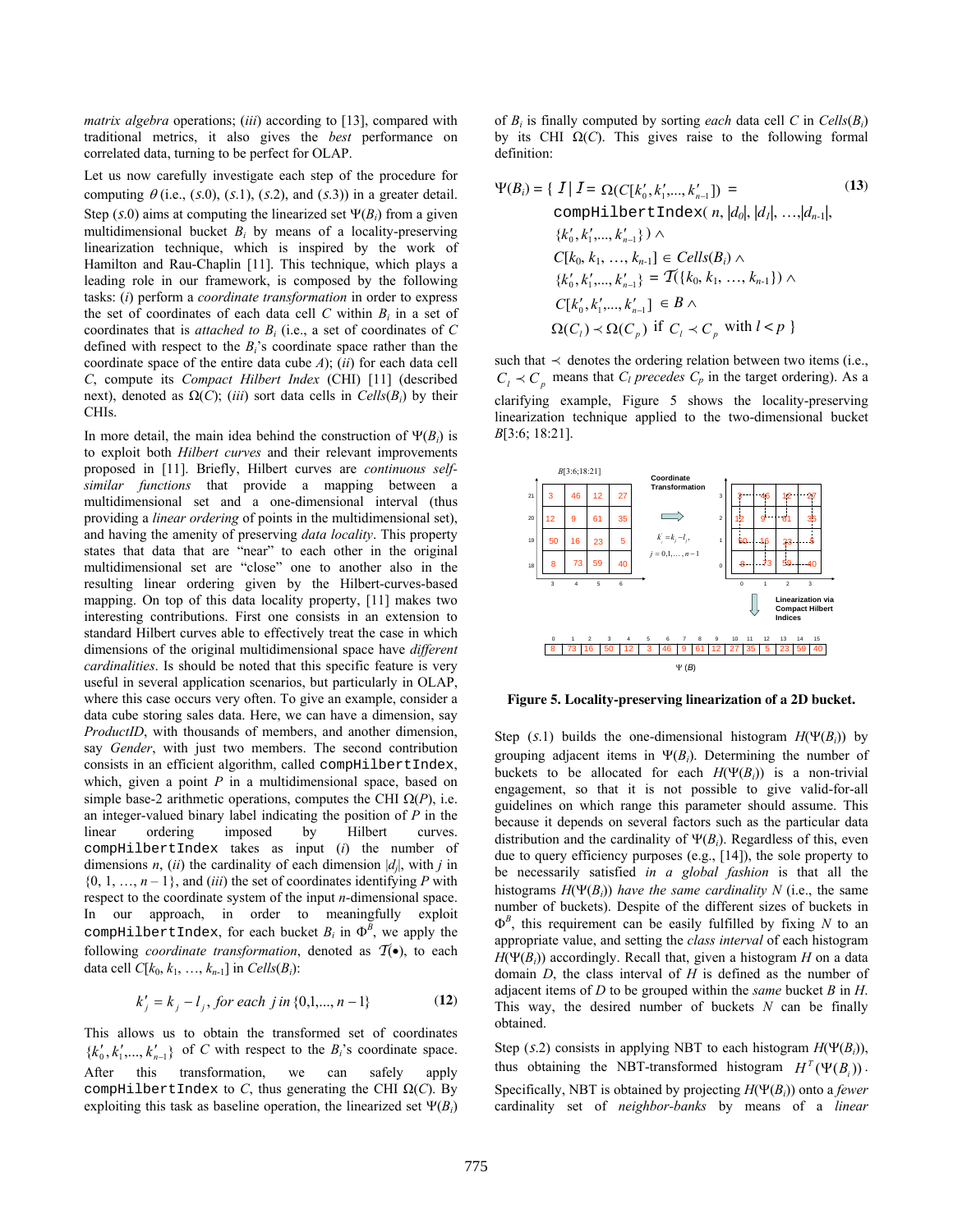*transformation*, in order to enhance the performance of traditional similarity metrics applied to *ordered histograms* (i.e., histograms such that adjacent buckets represents *highly correlated* data). It should be noted how requirements of NBT are perfectly met by our histograms  $H(\Psi(B_i))$ , because of two main reasons. First, the ordered histogram assumption holds for histograms  $H(\Psi(B_i))$ since: (*i*) they are built on top of OLAP data cubes (by definition, adjacent cells in OLAP data cubes store strongly correlated data [5]); (*ii*) they are obtained via the locality-preserving linearization technique (step (*s*.1)) that has the amenity of preserving the correlation of data *even* in the linearized set  $\Psi(B_i)$ ; (*iii*) they are built by grouping together adjacent (correlated) items of  $\Psi(B_i)$ ; (*vi*) more generally, partitions  $\Phi^R$  and  $\Phi^B$  are computed by procedures aiming at reducing the overall statistical variance, thus overall inducting a greater correlation into data. The second reason of the suitability of our framework to the NBT's requirements is that, as argued in [13], NBT is particularly suitable for *sparse data sets*, and OLAP data, beyond highly correlated are also, typically, sparse [5].

Projection performed by NBT is done by means of a set of  $cos^2$ functions while ensuring that (*i*) the sum of all banks is equal to 1, and (*ii*) each bank is *equi-weighted* [13]. More formally, let (*i*) *Nb* be an input parameter modeling the number of banks, and (*ii*) *i* be an index ranging from 0 to  $N_b - 1$ , the *i*-th bank  $b_i$ , for each *i* in  $\{0, 1, ..., N_b - 1\}$ , is defined as follows:

$$
b_i(x) = \begin{cases} \cos^2\left(\pi \cdot \left(\frac{x}{N_b} - \frac{1}{2} + \frac{i}{2}\right)\right) & x \in S_i \\ 0 & \text{otherwise} \end{cases}
$$
 (14)

such that (*i*) *N* is the desired cardinality of histograms, and (*ii*)  $S_i$ is defined as follows:

$$
S_{i} = \left\{ x \mid (i-1) \cdot \frac{N}{N_{b}-1} \leq x \leq (i+1) \cdot \frac{N}{N_{b}-1} \right\}
$$
(15)

Finally, in step (*s*.3), in order to obtain a numeric value that measures the degree of similarity between two buckets  $B_i$  and  $B_j$ , we apply the Mahalanobis metrics to their NBT-transformed histogram-based representations,  $H^T(\Psi(B_i))$  and  $H^T(\Psi(B_j))$ , respectively (denoted hereinafter as  $\widetilde{H}_i$  and  $\widetilde{H}_j$ , respectively). Given  $\widetilde{H}_i$  and  $\widetilde{H}_j$ , the Mahalanobis metrics  $m(\widetilde{H}_i, \widetilde{H}_j)$  is defined as follows [2]:

$$
m(\widetilde{H}_i, \widetilde{H}_j) = (\widetilde{H}_i - \widetilde{H}_j)^{\circ} \cdot \Lambda_{\widetilde{H}_i, \widetilde{H}_j}^{-1} \cdot (\widetilde{H}_i - \widetilde{H}_j)
$$
(16)

where:  $(i)$   $\Theta$  denotes the *matrix transposition operator*, and  $(ii)$  $\Lambda_{\tilde{H}_i, \tilde{H}_j}$  denotes the *covariance matrix* between  $\tilde{H}_i$  and  $\tilde{H}_j$ , which, in turn, is defined as follows:

$$
\Lambda_{\widetilde{H}_i, \widetilde{H}_j} = \begin{bmatrix} E[(\widetilde{H}_i[1] - \mu(B_i)) \cdot (\widetilde{H}_j[1] - \mu(B_j))] & \cdots & E[(\widetilde{H}_i[1] - \mu(B_i)) \cdot (\widetilde{H}_j[N] - \mu(B_j))] \\ \vdots & \ddots & \vdots \\ E[(\widetilde{H}_i[N] - \mu(B_i)) \cdot (\widetilde{H}_j[1] - \mu(B_j))] & \cdots & E[(\widetilde{H}_i[N] - \mu(B_i)) \cdot (\widetilde{H}_j[N] - \mu(B_j))] \end{bmatrix}
$$
(17)

such that: (*i*)  $E(f(x))$  is the *expected value* of the function  $f(x)$ , defined as:  $E(f(x)) = \sum_{x} f(x) \cdot P(x)$ , where  $P(x)$  is a given *probability density function*; (*ii*)  $\tilde{H}$ [*i*] denotes the value associated with the *l*-th bucket of  $\tilde{H}_i$ ; (*iii*)  $\mu(B_i)$  denotes the statistical mean of *Bi* (see Section 3).

## **8. COMPUTING THE FINAL PARTITIONED REPRESENTATION OF DATA CUBES**

In the fourth step, the *LCS*-*Hist* build algorithm computes the final partition  $\Phi^T$  by extracting from  $\Phi^B$  a sub-set of buckets having the following properties: (*i*) buckets in  $\Phi^B$  storing redundant (i.e., *too similar*) information are not retained in  $\Phi^T$ ; (*ii*) if a bucket  $B_i$  in  $\Phi^B$  is not retained in  $\Phi^T$ , there must exist a bucket  $B_j$  in  $\Phi^T$  such that  $\theta(B_i, B_j) \leq \vartheta$ , being  $\theta$  the similarity function (see Section 7) and  $\theta$  the similarity threshold (see Section 4); (*iii*) the size of  $\Phi^T$  must not exceed the given space budget *G*, i.e. the total amount of storage space available for housing *LCS*-*Hist*.

As highlighted in Section 4, in our framework the problem underlying step four is formulated and solved in the vest of an ILP problem, similarly to what done with the problem of computing the partition  $\Phi^R$  of the input data cube *A* addressed in the step one of our algorithm (see Section 5).

Let us (*i*) assign an index *i* to each bucket  $B_i$  in  $\Phi^B$ , and (*ii*) denote as  $I(\Phi^B)$  the set of all such indices on buckets. Furthermore, we introduce  $|\Phi^B|$  *decision variable x<sub>i</sub>*, one variable for each bucket  $B_i$ in  $\Phi^B$ , defined as follows:

$$
x_i = \begin{cases} 1 & \text{if } B_i \text{ in } \Phi^T \\ 0 & \text{otherwise} \end{cases}
$$
 (18)

and  $|\Phi^B| \times |\Phi^B|$  coefficients  $\Theta_{i,j}$ , defined as follows:

$$
\Theta_{i,j} = \begin{cases} 1 & \text{if } \theta(B_i, B_j) \leq \vartheta \\ 0 & \text{otherwise} \end{cases}
$$
 (19)

 $B_i$  and  $B_j$  being the *i*-th and *j*-th buckets of  $\Phi^B$ , respectively. Finally, let *Si* denote the storage space needed for housing the bucket *Bi*.

Given these theoretical tools, the problem underlying step four of the *LCS*-*Hist* build algorithm can be formulated and solved as follows:

$$
\begin{cases}\n\min \quad \sum_{i \in I(\Phi^B)} \sigma^2(B_i) \cdot x_i & (\ell.0) \\
\sum_{i \in I(\Phi^B)} S_i \cdot x_i \le G & (\ell.1) \\
\sum_{i \in I(\Phi^B)} \Theta_{i,j} \cdot x_i \ge 1 & \forall j \in I(\Phi^B) \quad (\ell.2) \\
x_i \in \{0,1\} & \forall i \in I(\Phi^B) \quad (\ell.3)\n\end{cases}
$$
\n(20)

wherein: (*i*) function (*ℓ.0*) is the *objective function* to be minimized (the sum of the variances of buckets retained in  $\Phi^T$ ); (*ii*) constraint ( $\ell$ *.1*) imposes that  $\Phi^T$  does not exceed the given space budget *G*; (*iii*) constraint (*ℓ.2*) imposes that, among all buckets that are similar one to another, at least one bucket is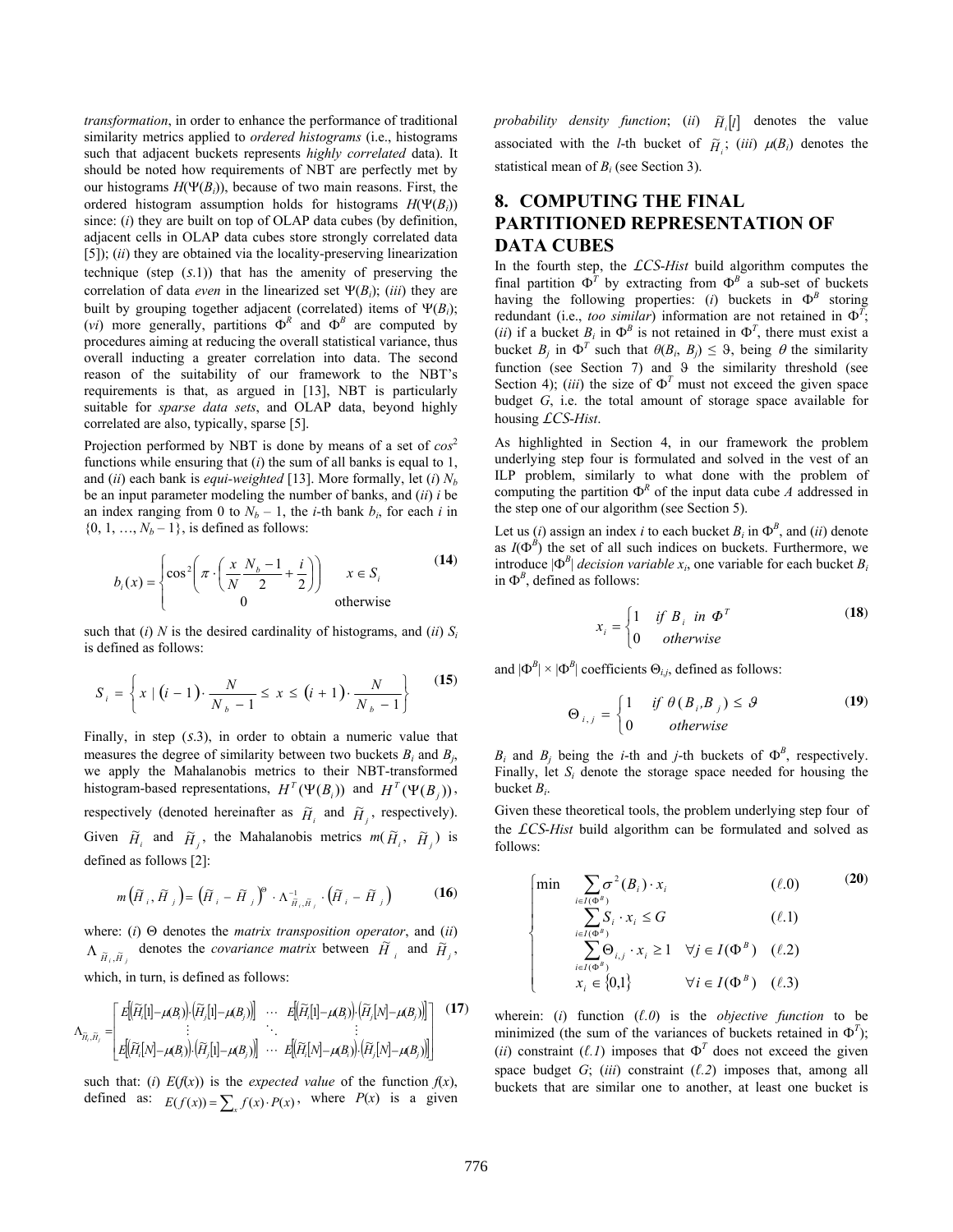retained in  $\Phi^T$ ; finally, (*iv*) constraint ( $\ell$ .3) imposes that decision variables  $x_i$  must be binary-valued (i.e., either  $0$  or 1).

It should be noted that, in order to have a *non-empty* feasible region for the above ILP problem, the value of the parameter *G* set as input to instances of such problem must belong to a proper *validity range*. Without any loss of generality, we highlight that there exists a correlation between this value and the value of the similarity threshold  $\vartheta$ . In particular, if we lower  $\vartheta$  with the aim of refining the similarity detection process and consider two buckets to be similar if they have a *high* degree of similarity, then the value of *G* must belong to a range whose bounds have "big" values. On the contrary, if we relax this assumption and consider a more *soft* similarity condition, i.e. we higher 9 with the aim of considering two buckets similar if they have a *low* degree of similarity, then the value of *G* must belong to a range whose bounds have "small" values.

Finally, it is clear that computing the histogram *LCS*-*Hist* is a resource-intensive task. The counterpart to this aspect is represented by a higher capability of effectively and efficiently compressing massive high-dimensional data cubes with respect to traditional histogram-based data cube compression approaches, at a provable degree of accuracy of retrieved approximate answers. However, as highlighted throughout the paper, *LCS*-*Hist* is built in an off-line manner, similarly to other data cube maintenance (and update) operations occurring in conventional OLAP server platforms, thus determining a transparent-for-the-application process. The complexity analysis of the *LCS*-*Hist* build algorithm would merit a specialized research effort, which is outside the scope of this paper. However, to give insights, the most resourceintensive part of the algorithm is represented by the first step, where the initial raw partition of the input data cube is computed by means of a dynamic programming procedure.

#### **9. EXPERIMENTAL RESULTS**

In order to test the performance of our proposed compression technique, we conducted an extensive series of experiments on several classes of data cubes. Ranging the input parameters (such as dimension number, *sparseness coefficient* etc) is the major benefit coming from using synthetic data cubes instead of real-life ones. On the other hand, experiments on real-life data sets are useful to complete the overall assessment of any data-intensive technique like ours. In our experience, experiments on real-life data cubes have exposed observations similar to those of synthetic ones, so that in this Section we present experimental results on synthetic data cubes. Beyond space limitation, this choice is, above all, motivated by the fact that, as highlighted in Section 1, in our research we consider the class of complex histogram-based data cube compression techniques, so that, being more "customizable", synthetic data cubes are more suitable to stress the performance of (complex) techniques depending on several building parameters rather than real-life ones that, on the contrary, cannot be customized easily.

Specifically, we engineered two kinds of synthetic data cubes: *CVA* and *SKEW*. In the first kind of data cubes, data cells are generated according to a Uniform distribution defined on a given range  $[L_{min}, L_{max}]$ , with  $L_{min} < L_{max}$ . In other words, for such data cubes the *Continuous Value Assumption* (CVA) [5], which assumes that data cells are uniformly distributed over the target domain, holds. On the contrary, in the second kind of data cubes,

data cells are generated according to a Zipf distribution defined on a given parameter *z*, with *z* in [0, 1]. Furthermore, in both kinds of data cubes, the dimension number *n* is an input parameter that allows us to obtain different data cube "instances" having different values of dimensionality and size. Finally, to obtain close-to-real-life data cubes, we imposed a sparseness coefficient *s* equal to around 0.001, which is a widely-accepted setting for similar experimental experiences in approximate query answering against compressed data cubes (e.g., see [7]).

As comparison, according to motivations given in Section 1, we chosen the following well-know-in-literature approximate query answering techniques: *Min-Skew* [1], *GenHist* [10] and *STHoles* [3]. To compare performance of *LCS*-*Hist* against those of comparison methods on a common basis, we imposed that all the techniques have the *same* space budget *G* for generating their own compressed representations of the target data cube. This aspect of our experimental analysis has been modeled by the *compression ratio r*, which is defined as follows:

$$
r = \frac{size(H)}{size(A)} \tag{21}
$$

such that:  $(i)$  *size*( $H$ ) is the size of the compressed representation *H*, and (*ii*) *size*(*A*) is the size of the target data cube *A*. For instance, *r* equal to 10 %, is widely recognized as a "reasonable" value for such kind of experiments (e.g., see [7]). Therefore, in our experimental analysis we set *r* to such a reference threshold. Furthermore, for each comparison technique, we tried our best to set the configuration of input parameters that respective authors consider the best in their papers, thus ensuring a *fair* experimental analysis.

In our first kind of experiments, in order to study the *accuracy* of comparison techniques against *average-sized* data cubes, we considered the following data cubes: (*i*)  $CVA<sub>15</sub>$ , which is a fifteendimensional CVA data cube defined on the range [40, 60], and occupying around 1.8 GB disk space; (*ii*) *SKEW15*, which is a fifteen-dimensional SKEW data cube defined on the parameter *z*  $= 0.5$ , and occupying around 1.9 GB disk space; *(iii)*  $CVA<sub>20</sub>$ , which is a twenty-dimensional CVA data cube defined on the range [70, 90], and occupying around 2.2 GB disk space; (*iv*) *SKEW*<sub>20</sub>, which is a twenty-dimensional SKEW data cube defined on the parameter  $z = 0.9$ , and occupying around 2.4 GB disk space.

As regards the input of our experimental framework, we engineered the *query population*  $Q_S(A, v)$  which is composed by *all* the multidimensional range-SUM queries *Q* that can be defined on *A* by varying the query dimensional ranges and having a *query selectivity* ||*Q*|| equal to the *v* % of the entire volume of *A*, being  $v$  an integer parameter ranging on the interval  $[10, 100]$ . Formally,  $Q_S(A, v)$  is defined as follows:

$$
Q_{s}(A, v) = \{ Q | Q \subseteq A \land || Q || = \frac{v}{100} \cdot || A || \tag{22}
$$
  
 
$$
\land v \in [10, 100] \}
$$

As regards metrics, we considered the *accuracy metrics* defined by the *Average Relative Error*  $\varepsilon_{rel}$ , whose definition is the following: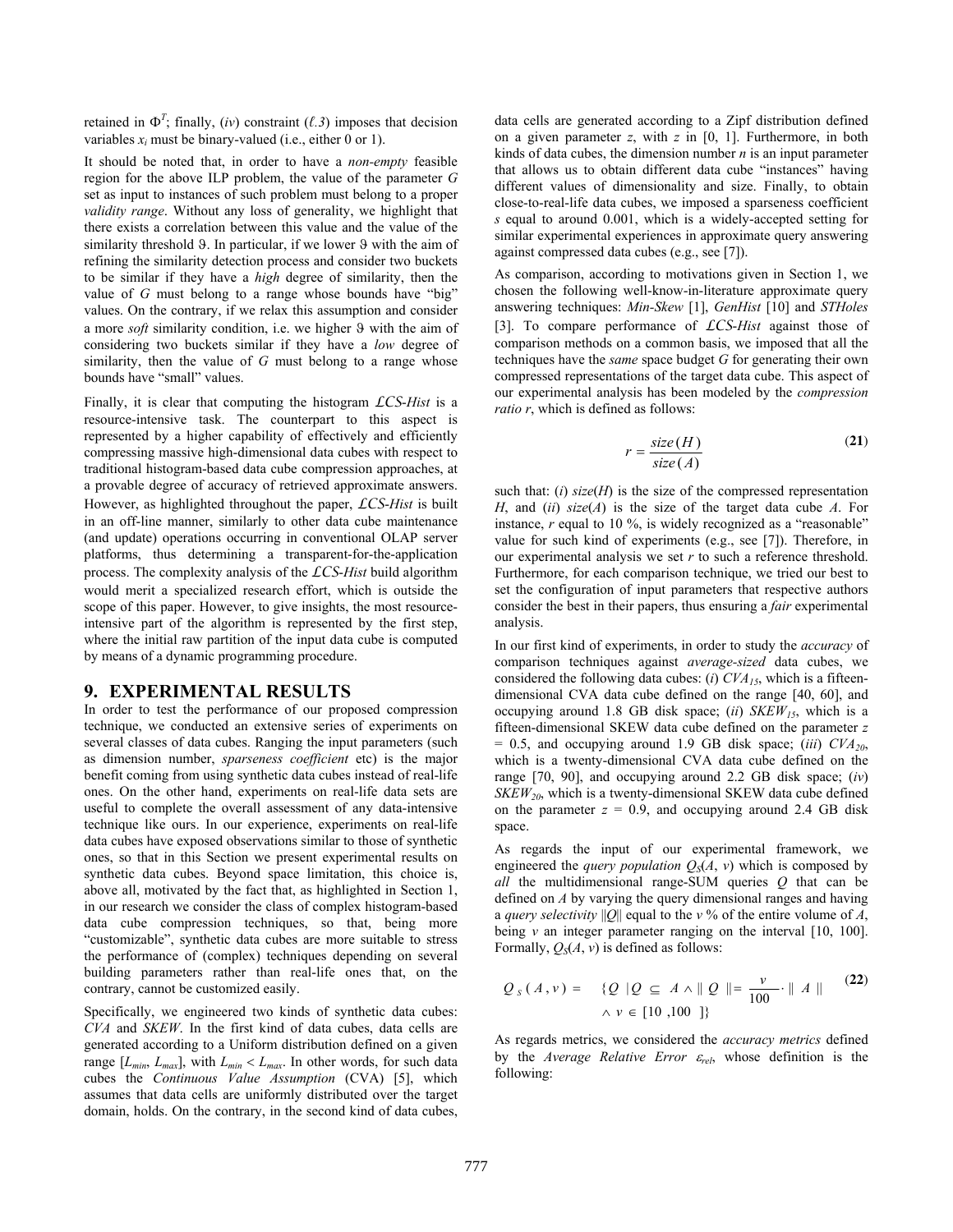$$
\varepsilon_{rel} = \frac{1}{|Q_{s}(A, v)|} \cdot \sum_{k=0}^{|Q_{s}(A, v)|-1} \frac{\left|A(Q_{k}) - \tilde{A}(Q_{k})\right|}{\max \{1, \tilde{A}(Q_{k})\}} \tag{23}
$$

such that: (*i*)  $|Q_S(A, v)|$  denotes the cardinality of  $Q_S(v)$ ; (*ii*)  $Q_k$ denotes the generic query belonging to  $Q_S(v)$ ; (*iii*)  $A(Q_k)$  denotes the exact answer to  $Q_k$  (i.e., the answer to  $Q_k$  evaluated against *A*); (*iv*)  $\widetilde{A}$  ( $O_k$ ) denotes the approximate answer to  $Q_k$  (i.e., the answer to  $Q_k$  evaluated against the compressed representation  $H$ ).



**Figure 6. Percentage variation of**  $\varepsilon_{rel}$  **w.r.t.**  $||Q||$  **on data cube** *CVA15***.** 



**Figure 7. Percentage variation of**  $\varepsilon_{rel}$  **w.r.t.**  $||Q||$  **on data cube** *SKEW15***.** 

Experimental results presented in Figures 6-9 show that, with respect to the accuracy metrics, our proposed technique has generally performance comparable to those provided by the other comparison techniques, and better in some cases.

In order to study the *scalability* and the *space efficiency* of our proposed technique, which are both two critical factors when dealing with massive high-dimensional data cubes, we carried out a second series of experiments on both types of synthetic data cubes (i.e., CVA and SKEW), still keeping *r* fixed to 10%, but ranging now the dimension number *n* of data cubes on the interval [15, 35]. This leads to the definition of the data cube classes *CVAn* and *SKEW<sub>n</sub>*, which differ from the previous classes (i.e., CVA and SKEW) for the fact that now the number of dimensions is an input parameter. On top of such classes, we obtained several data cube instances having a dimensionality *higher* than the one considered in the previous series of experiments. As regards the input query set, in order to take into account scalability and efficiency issues we considered a slightly modified version of the query population (22) in such a way as to generate a sub-set of queries against *A larger* than the one considered previously. This gives raise to the query population  $Q_s^*(A, \rho, \varphi)$ , which is defined as follows:

$$
Q_{s}^{*}(A,\rho,\varphi)=\bigcup_{\ell=0}^{\rho}Q_{s}(A,\varphi\cdot\ell+\varphi)
$$
 (24)

such that  $\rho$  and  $\varphi$  are again input parameters.



**Figure 8. Percentage variation of**  $\varepsilon_{rel}$  **w.r.t.**  $||Q||$  **on data cube**  $CVA<sub>20</sub>$ 



**Figure 9. Percentage variation of**  $\varepsilon_{rel}$  **w.r.t.**  $||Q||$  **on data cube** *SKEW20***.** 

In the second series of experiments, we fixed this query population, and varied the dimension number *n* of data cubes. From (24), the accuracy metrics (23) is slightly modified accordingly, as follows:

$$
\varepsilon_{rel}^* = \frac{1}{\left| \mathcal{Q}_s^*(A, \rho, \varphi) \right|} \cdot \sum_{k=0}^{\left| \mathcal{Q}_s^*(A, \rho, \varphi) \right| - 1} \frac{\left| A(Q_k) - \tilde{A}(Q_k) \right|}{\max \{1, \tilde{A}(Q_k)\}} \tag{25}
$$

Experiments belonging to the second series are intended to compare the growth-in-space-complexity of our technique against the one of comparison ones, and in dependence on the increase of the number of dimensions of the target date cube. Indeed, from Figures 10-11 we observe that as the dimension number increases, the average approximation error of our technique becomes significantly smaller than the one of comparison techniques. Basically, this is due to the *effectiveness of our bucket similarity detection technique* that finally produces a *substantial space saving* by discarding similar buckets from the final partitioned representation of the input data cube. The saved space can